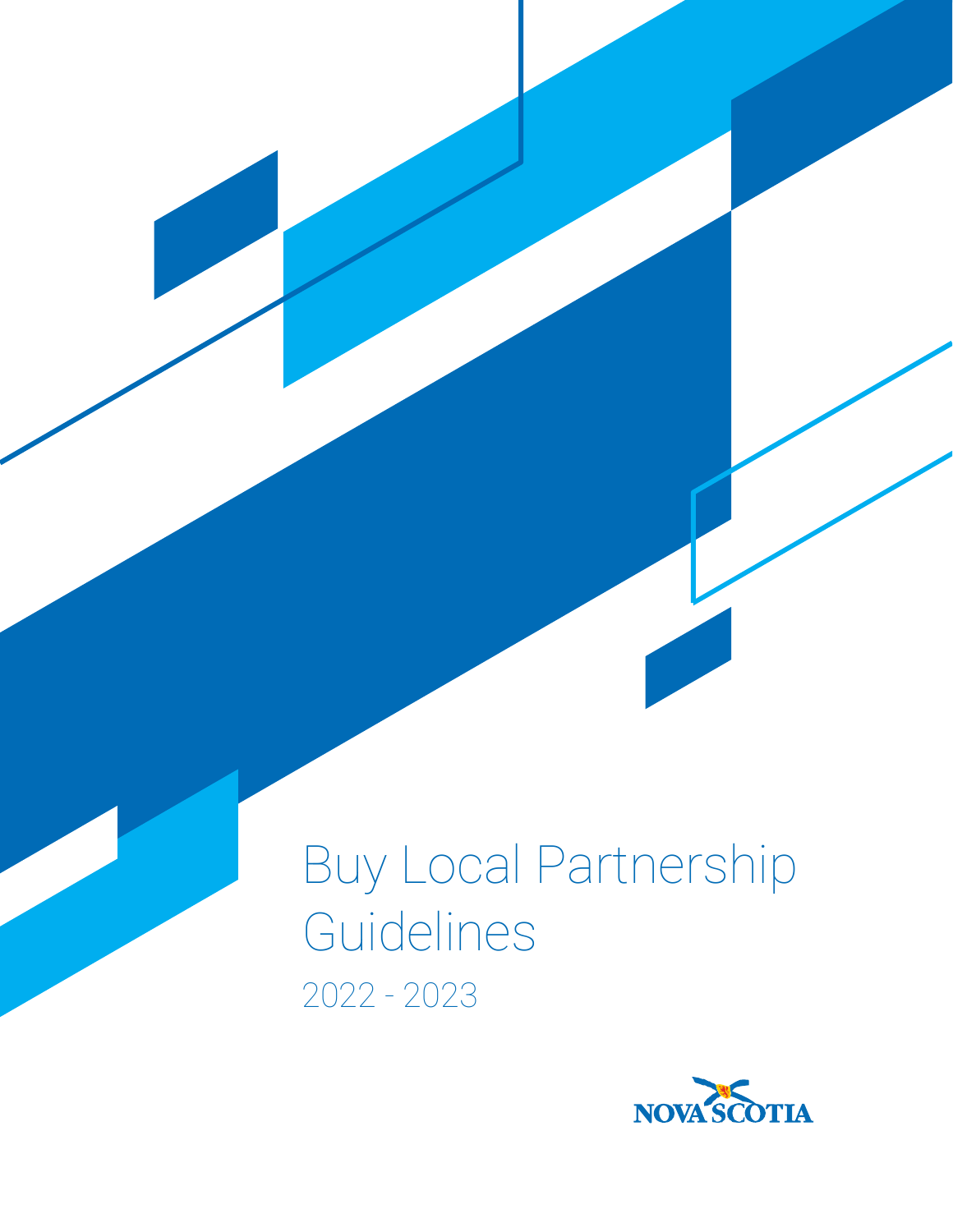#### **FOR MORE INFORMATION PLEASE CONTACT:**

Programs 74 Research Drive Bible Hill, Nova Scotia B6L 2R2 Tel: 902-893-6377 Toll free: 1-866-844-4276 Fax: 902-893-7579 Email: [prm@novascotia.ca](mailto:prm@novascotia.ca) Website: http://novascotia.ca/programs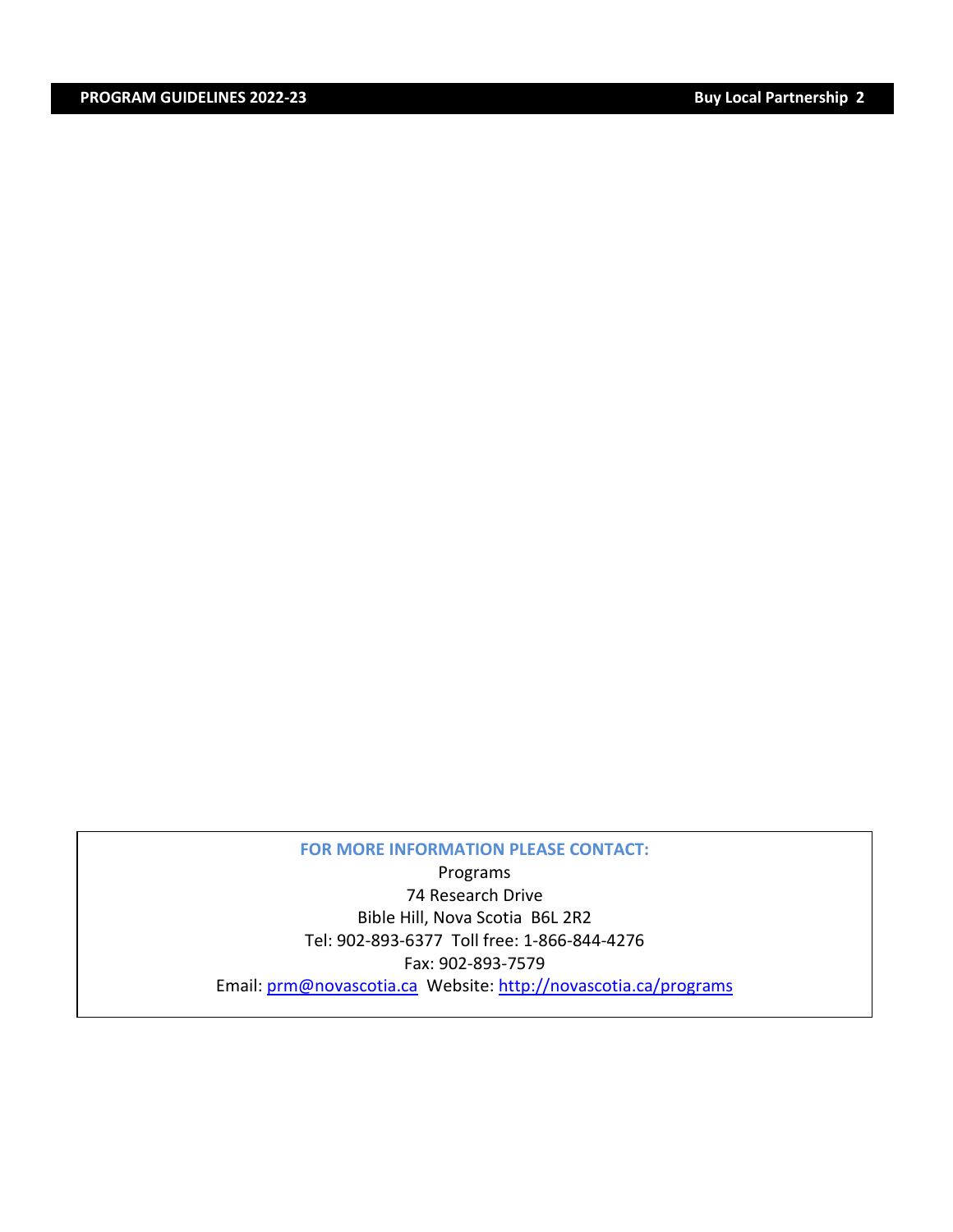# **PROGRAM OBJECTIVES**

The objective of the Buy Local Partnership program is to assist the agriculture and agri-food industries to conduct marketing initiatives focused on local markets. This program will assist the agriculture and agri-food industries to meet the necessary criteria to become members of local marketing initiatives such as the Taste of Nova Scotia and other similar initiatives, while expanding their current established market share and fostering local economic growth through:

- Implementation of facility-based traceability plans and recall plans;
- quality assurance documentation (e.g., HACCP, Good Manufacturing Practices);
- undertaking sector/product specific marketing and branding; and
- meeting inspection and regulation requirements

## **ELIGIBILITY**

#### **Farm:**

- currently and properly registered in the correct income category under the *Farm Registration Act;*
- applicant is at least 19 years of age and actively farming in the program year;
- generates an annual eligible gross commodity income of \$30,000. The eligible commodity income will be based on the most recent Statement of Farming Activities (T2042, T1273 or Schedule 125 - Farm Revenue: detailing sales by commodity revenue code); and
- must be able to identify financial ability to complete the project.

#### **Agri-business, agri-food processor or agricultural industry association:**

- represents identifiable Nova Scotia agriculture and agri-food products;
- generates an annual gross income of \$30,000 or demonstrates not-for-profit status (must provide documentation);
- conducts value-added processing of a raw Nova Scotia agriculture product that demonstrates a direct partnership and significant economic impact to the Nova Scotia primary agricultural industry.

## **FINANCIAL ASSISTANCE**

- Applicants are eligible for **50%** funding assistance on total eligible project costs to a maximum of **\$10,000** per program year.
- Funding for the program is limited and the final decision to support will be determined by Programs.
- No more than 100% of non-repayable funding can be received for any eligible project cost incurred and paid for by the applicant, regardless of source. No funding can be received for similar projects from other Nova Scotia Government sources. Applicants are required to disclose all funding sources.
- Eligible projects must be for new or incremental activities as they relate directly to membership criteria for local marketing initiatives. Activities are considered new if the applicant has not conducted the same activity over the last 24 months.
- Consultant quotes are required and must be provided with the application.
- To receive funding under this program, proof of membership with a local marketing initiative must be provided with the final claim.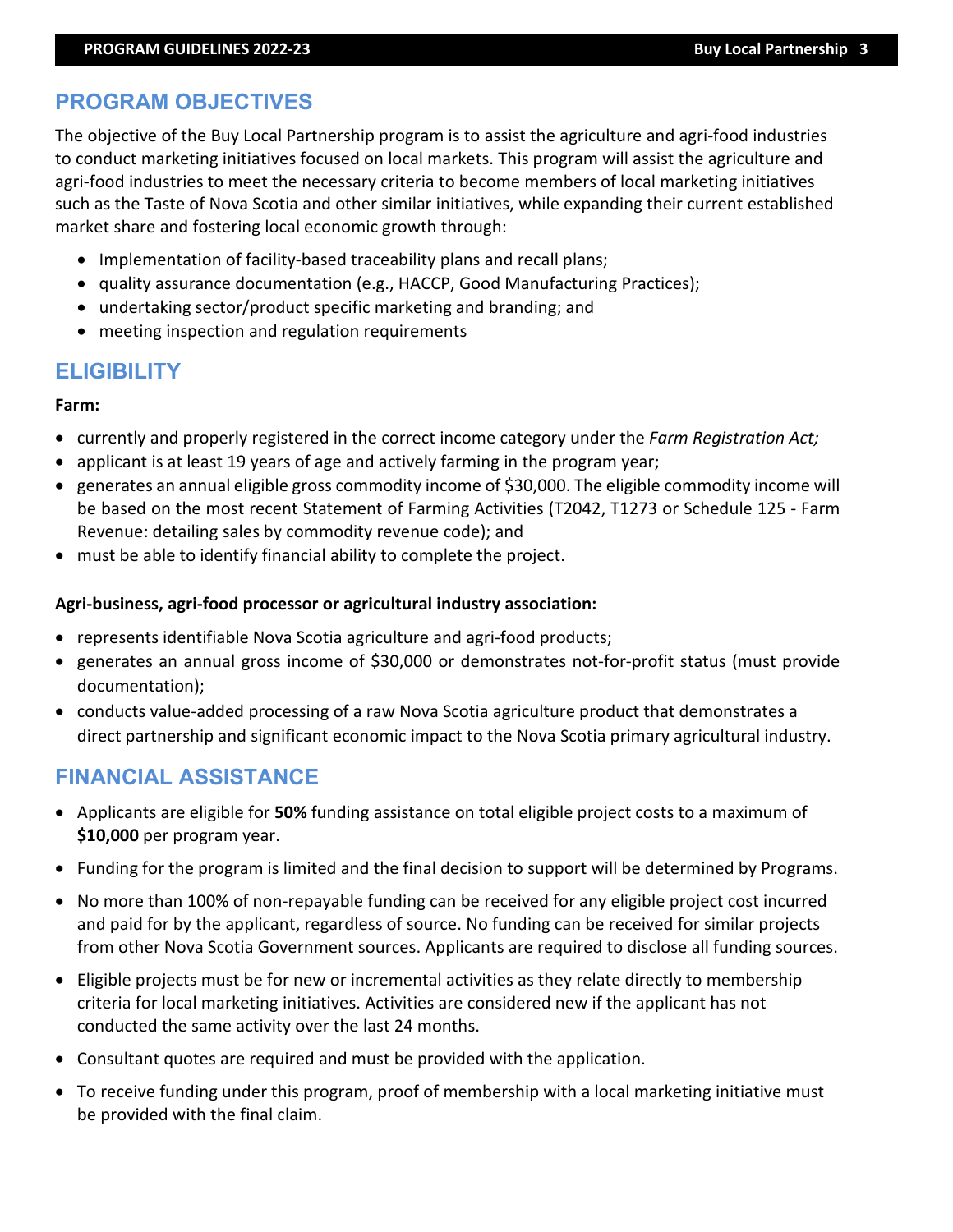## **ELIGIBLE EXPENSES:**

- **1. Product marketing support to aid in new local market expansion/penetration**
- Marketing strategy to incorporate local marketing initiative branding
- Specialized product testing to validate product market readiness
- Product packaging design/labelling design incorporating local marketing initiative logos
- **2. Food Safety Plan Refer to the Business Advisory Services Program for all projects in this section <https://novascotia.ca/programs/business-advisory-services/>**
- Needs Assessment / Gap Assessment / Pre-audit Assessment
- HACCP Based Plan (e.g. Good Manufacturing Practices, Good Distribution Practices, Good Agricultural Practices, Food Safety Quality System)
- Development of written traceability and recall plans

## **INELIGIBLE EXPENSES:**

These include but are not limited to:

- costs related to normal commercial expansion;
- direct income support;
- non-stationery promotional materials and giveaways;
- normal business operational costs;
- refundable portion of the GST/HST, value-added taxes, or other items for which a refund or rebate is receivable;
- other costs that NSDA deems ineligible.

### **APPLICATION PROCESS**

To apply for the Buy Local Partnership program, complete and submit the application, including consultant quotes. Late applications will not be accepted. Eligible project expenses will be recognized within the Activity Period stated in the below table, however, expenses incurred prior to the date of project approval are at the applicant's risk.

| <b>Application Intake</b>                                                                  | <b>Activity Period</b> | <b>Claim Deadline</b> |
|--------------------------------------------------------------------------------------------|------------------------|-----------------------|
| April 1, 2022 – September 30, 2022   April 1, 2021 – December 31, 2022   December 31, 2022 |                        |                       |

**Note 1:** Clients new to Programs since 2018 must complete the Program Funding Registration form. Returning clients, must update the form as needed with any changes to business information including contact information, structure, commodities, environmental farm plan and Premise ID.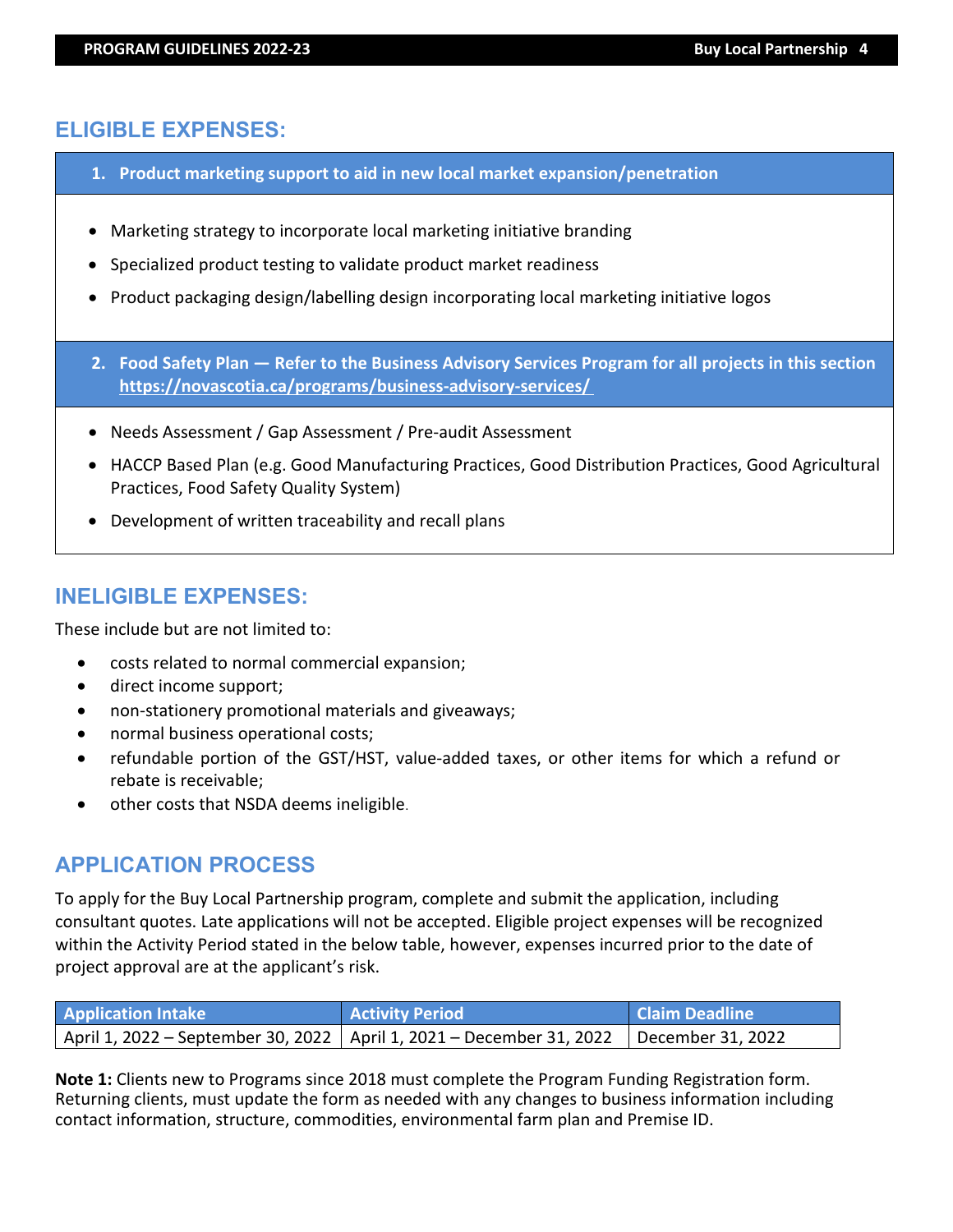## **APPROVAL PROCESS**

- 1. Applications will be reviewed and rated by the Nova Scotia Department of Agriculture (NSDA).
- 2. If approved, applicants will receive a **Letter of Agreement (LOA)** which identifies the eligible project activities, assistance offered, and the terms and conditions under which assistance is approved.
- 3. Review, sign and return the LOA to Programs within **30 days** of the date of the letter or your funding will be forfeited.

## **CLAIMING PROCESS**

- 1. After Programs receives your signed Letter of Agreement, a **Program Claim Form** will be sent to you
- 2. Complete and sign **Program Claim Form**. Claim deadline is noted in table above (page 4)
- 3. Attach copies of all invoices for eligible project costs incurred and paid for by the applicant.
- 4. Attach proof of payment for each invoice e-transfer confirmation, debit slips, cleared cheques, or credit card/bank statements. (invoices marked paid and signed by the supplier are not accepted)
- 5. Provide supporting documentation to the Programs office with your claim

**Note:** No payment will be made for claims under \$20.00.

**Payment Holdback: 25% of the submitted claim will be held back until the required confirmation of membership in a local marketing initiative is received and considered satisfactory by Programs. The holdback payment will be processed for payment after the confirmation of membership has been received.**

# **ARM'S LENGTH TRANSACTIONS**

Program funding will only be offered on transactions (invoices) that involve a supplier/service provider with an arm's-length relationship to the applicant for approved projects. For the purposes of Programs, arm's length is defined as individuals who are NOT connected by blood relationship, marriage, common-law partnership, or adoption.

## **AUTHORITY**

NSDA shall have the authority to deny an application if there is evidence of misrepresentation of pertinent information or if NSDA believes that an application does not conform to the spirit of the Program.

## **EVALUATION AND AUDIT**

Review and evaluation of projects may be carried out by NSDA, Government of Canada or other parties chosen by NSDA for the purpose of audit, analysis, evaluation, program development and determining financial assistance. This review and evaluation process may be conducted prior to project commencement, during work or upon project completion. Applicants may be asked to complete an evaluation survey related to their final claim.